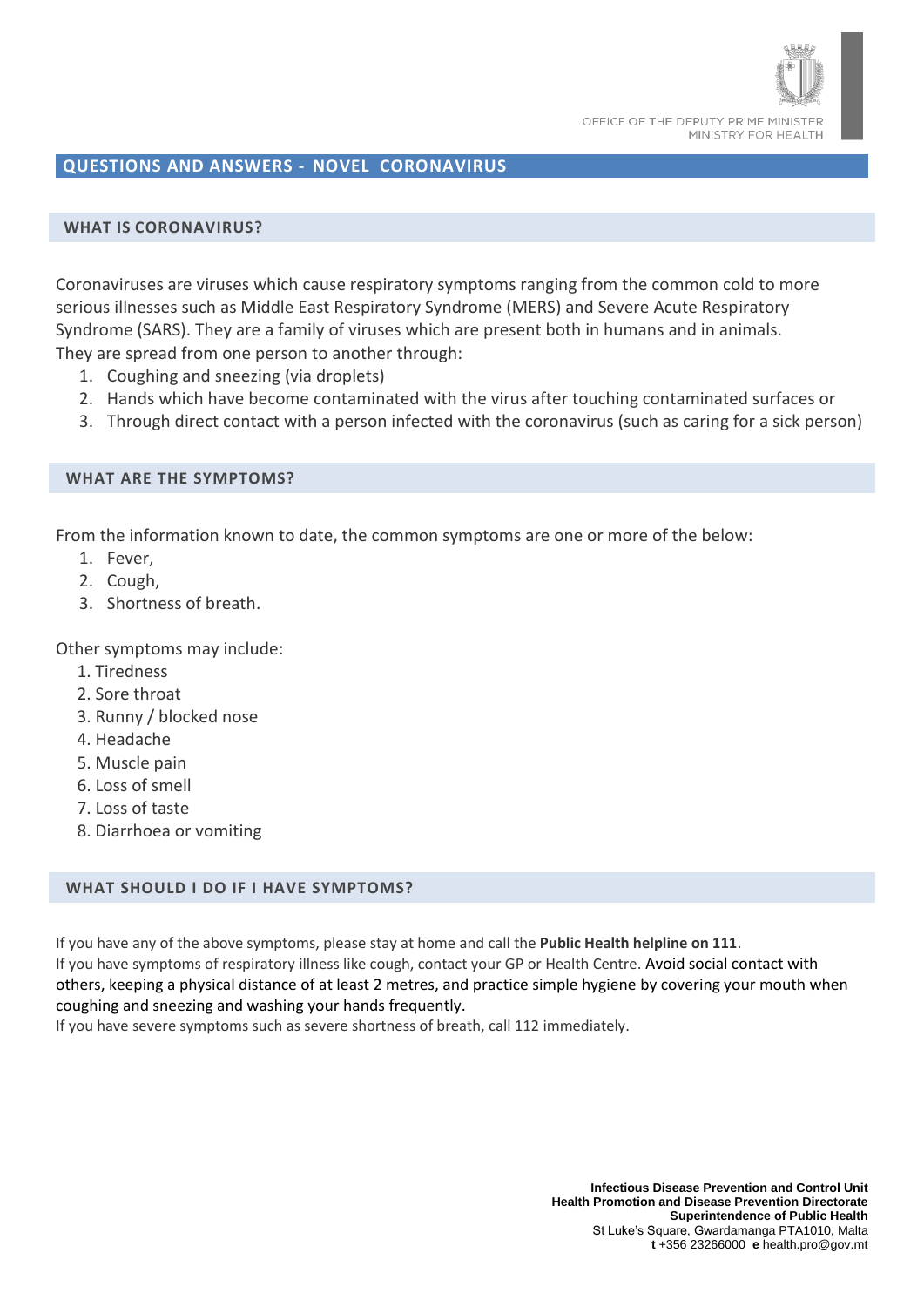

### **HOW SEVERE IS THE INFECTION?**

It is generally mild, especially for children and young people, but may also result in requirement of medical care and hospitalisation. In some cases, the infection can cause severe pneumonia and acute respiratory distress syndrome that can lead to death.

## **HOW LONG DOES IT TAKE FOR SYMPTOMS TO DEVELOP?**

The incubation period, time between contamination and the appearance of the first symptoms can take between 2 to 14 days. **How is COVID-19 coronavirus spread?**

The COVID-19 infection is transmitted by people carrying the virus. The disease can be spread from person to person through respiratory droplets expelled from the nose or mouth when a person coughs or sneezes. These droplets can persist for a few hours on objects or surfaces around the person in question. An infection with COVID-19 can occur if you touch these objects or surfaces and then touch your eyes, nose or mouth. COVID-19 can also be contracted by inhaling droplets from a sick person who has just coughed or sneezed. Therefore, it is important to keep a distance of more than two meters from a sick person and to respect basic hygiene measures.

#### **IS THERE A TREATMENT OR A VACCINE?**

No specific treatment exists. Treatment given by a medical doctor is to control the symptoms. There are currently no vaccines against coronaviruses, including 2019-nCoV. Therefore, it is very important to prevent infection or contain further spread of an infection. This is a rapidly evolving situation and information will be updated as it becomes available.

#### **WHO IS AT HIGHER RISK?**

Though no one is immune, older adults are at an increased risk for severe illness from COVID 19. In addition, anyone with an underlying medical condition, regardless of their age, faces increased risk of serious illness.

Vulnerable groups must stay at home & cannot go to work. These include:

✔️Elderly over 65 years

- ✔️Insulin dependent diabetics
- ✔️Those Taking Biologicals (medicines for long-term medical conditions like rheumatoid arthritis, Crohn's disease, Psoriasis, ankylosing spondylitis)
- $\sqrt{\frac{P}}$ Patients with cancer and who have undergone chemotherapy in the last 6 months
- ✔️Patients who are immunosuppressed including those who had a transplant and those with HIV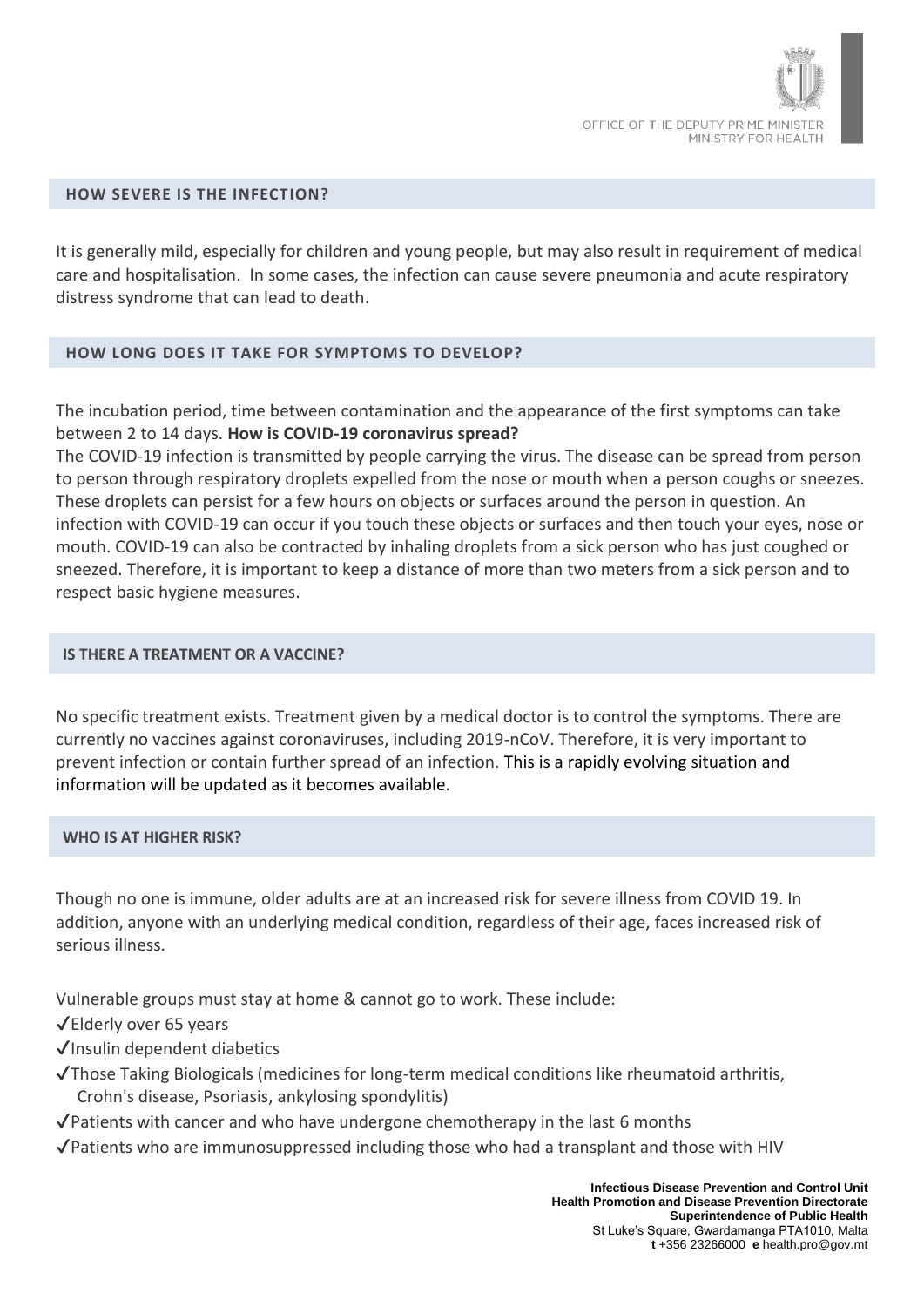

✔️Patients undergoing dialysis

✔️Pregnant women

- ✔️Patients with Respiratory problems (have been hospitalized in the last 1 year)
- ✔️Patients with Cardiac problems and had interventions in the last 6 months
- ✔️Patients who attend the Heart failure clinic

✔️Patients on Oral steroids

These persons can go out **ONLY** for essential things like to get groceries and medicine. Outings and contact with others should be limited as much as possible.

# **CAN I ORDER TAKE AWAY FOOD?**

The coronavirus is not transmitted through food. There is a risk that there could be contamination of the food packaging with the virus. It is advisable that you remove the food from its disposable outer packaging and heat it thoroughly prior to consuming it. Finally, always wash your hands properly before starting to eat.

# **IS IT SAFE TO RECEIVE A LETTER OR PACKAGE FROM ABROAD?**

It is known that coronavirus can survive on different surfaces for a few hours to a few days. It is advisable to put aside the package or parcel for a few days unless you need the contents urgently. If you do, make sure you wash your hands very well after handling it.

# **I BELIEVE I HAVE BEEN IN CONTACT WITH SOMEONE WHO HAS THE VIRUS, DOES THIS MEAN I NEED TO BE TESTED?**

Public health authorities follow contact tracing procedures to identify and contact all possible close contacts. A risk assessment is done for each contact according to type and duration of contact; each case is different. Public Health Authorities will advise you if you need to be tested. You are advised to self monitor for symptoms. If symptoms develop please call the Public Health Helpline 111.

## **HOW DO I BOOK AN APPOINTMENT?**

Swab tests are done at the testing centres ONLY by appointment.

To book your swab test call the Public Health Helpline on 111 or +356 21324086 if you have a foreign number. The operators will take note of your personal details and you will be given an appointment to undergo this test closest to your place of residence.

There are 4 testing centres, one at Pembroke, one at Luqa, one at Mater Dei Hospital (for health care professionals) and one in Xewkija, Gozo.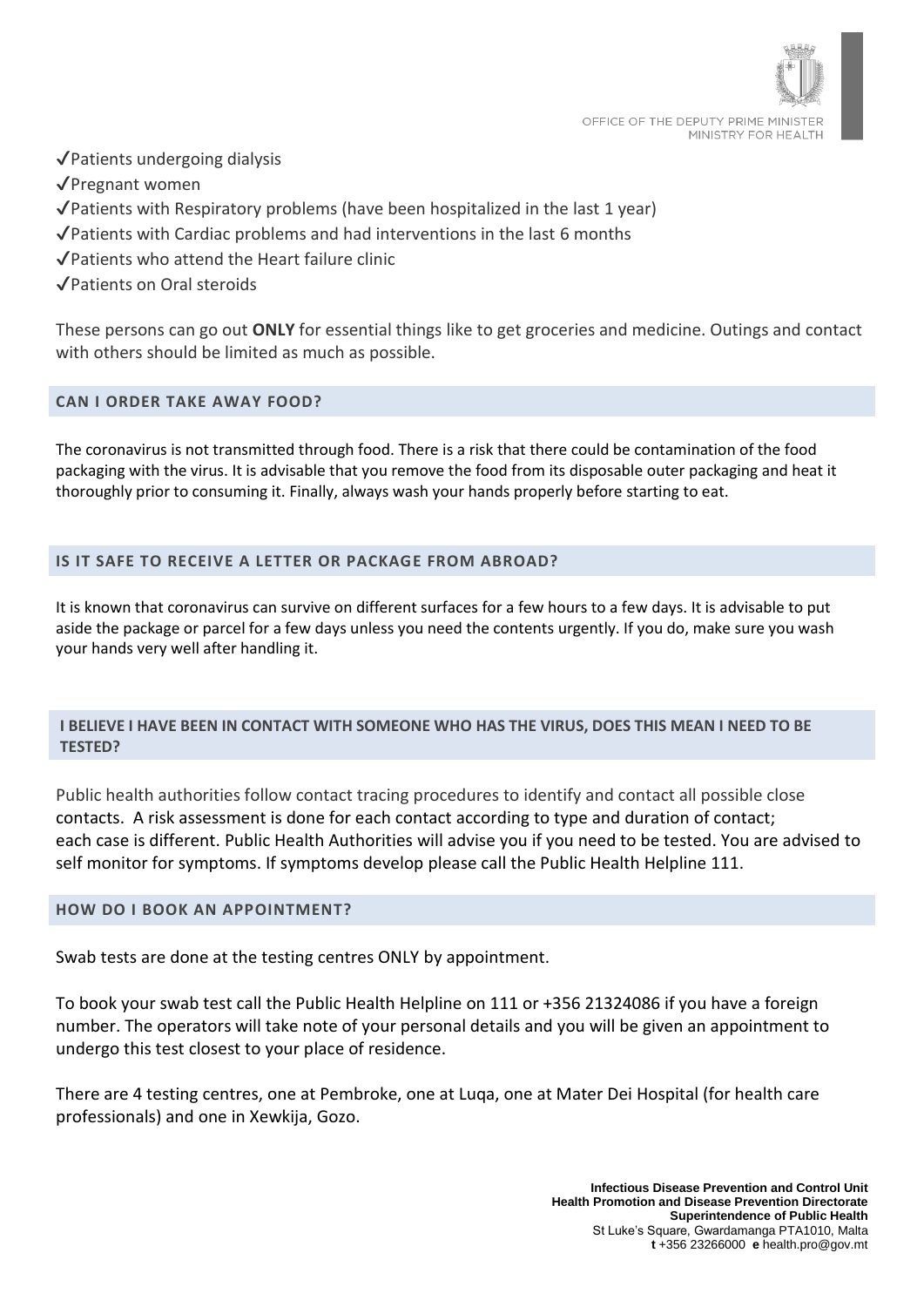

You will receive an email confirming your appointment date, time and location.

# **WHEN WILL I BE NOTIFIED OF THE RESULTS?**

Public Health provides results by email, SMS or a landline phone call within 72 hours, when accurate contact data is provided. If any of the data provided to Public Health is inaccurate, the result may not arrive. If 72 hours elapse and you have not received the result, you may send an email to [covid19.followup@gov.mt](mailto:covid19.followup@gov.mt) or, if you don't have an email address, call 111.

The results are also being released to patients through the myHealth portal. All Maltese citizens and residents aged 14+ can access myHealth by going to [www.myhealth.gov.mt](http://www.myhealth.gov.mt/) and logging in using their ID card number (or residence permit number) and their e-ID password. Persons who had an e-ID password but need a new one, and persons who have never had an e-ID password will find helpful links after clicking on 'Log in with your e-ID'. Access to records of children aged below 14 is only possible for doctors linked to the children through myHealth. Queries related to myHealth may be sent to [myhealth@gov.mt.](mailto:myhealth@gov.mt)

The coronavirus is not transmitted through food. Thus, it is safe to eat Chinese food. It is always advised to practise good food hygiene and ensure the food is well cooked to avoid the risk of food poisoning

# **HOW DO I PROTECT MYSELF AND OTHERS FROM CORONAVIRUS?**

- 1. **STAY AT HOME**, avoid going out unnecessarily, avoid all kinds of social gatherings, maintain a distance of 2 metres from others
- 2. **CLEAN**: Wash your hands with soap and water for at least 20 seconds, and if not available, use alcohol- based hand disinfectant.
- 3. Cover your nose and mouth with a tissue or inner side of flexed elbow when coughing or sneezing.
- 4. **DO NOT** sneeze or cough into your hands as you may contaminate objects or people that you touch.
- 5. Dispose of used tissues immediately in lined and closed bins; **DO NOT** leave tissues running around.
- 6. Avoid touching your eyes, nose and mouth before washing your hands.
- 7. Keep a minimum of two metre distance when talking to someone who is sick.
- 8. Avoid all handshakes
- 9. If you are sick (with any illness) **STAY AT HOME**, even if your symptoms are mild.
- 10. If you are in quarantine, respect the quarantine order and the advice of Public Health Authorities.
- 11. If you are elderly or vulnerable, stay at home. If you have elderly or vulnerable relatives, don't visit them. Instead offer them support by taking groceries to them or other necessities or helping them to organise deliveries.
- 12. Follow guidance from health authorities. Keep up to date and refer to reliable sources of information. Avoid spreading misinformation and 'fake news' which only serves to cause panic and create further challenges for healthcare services.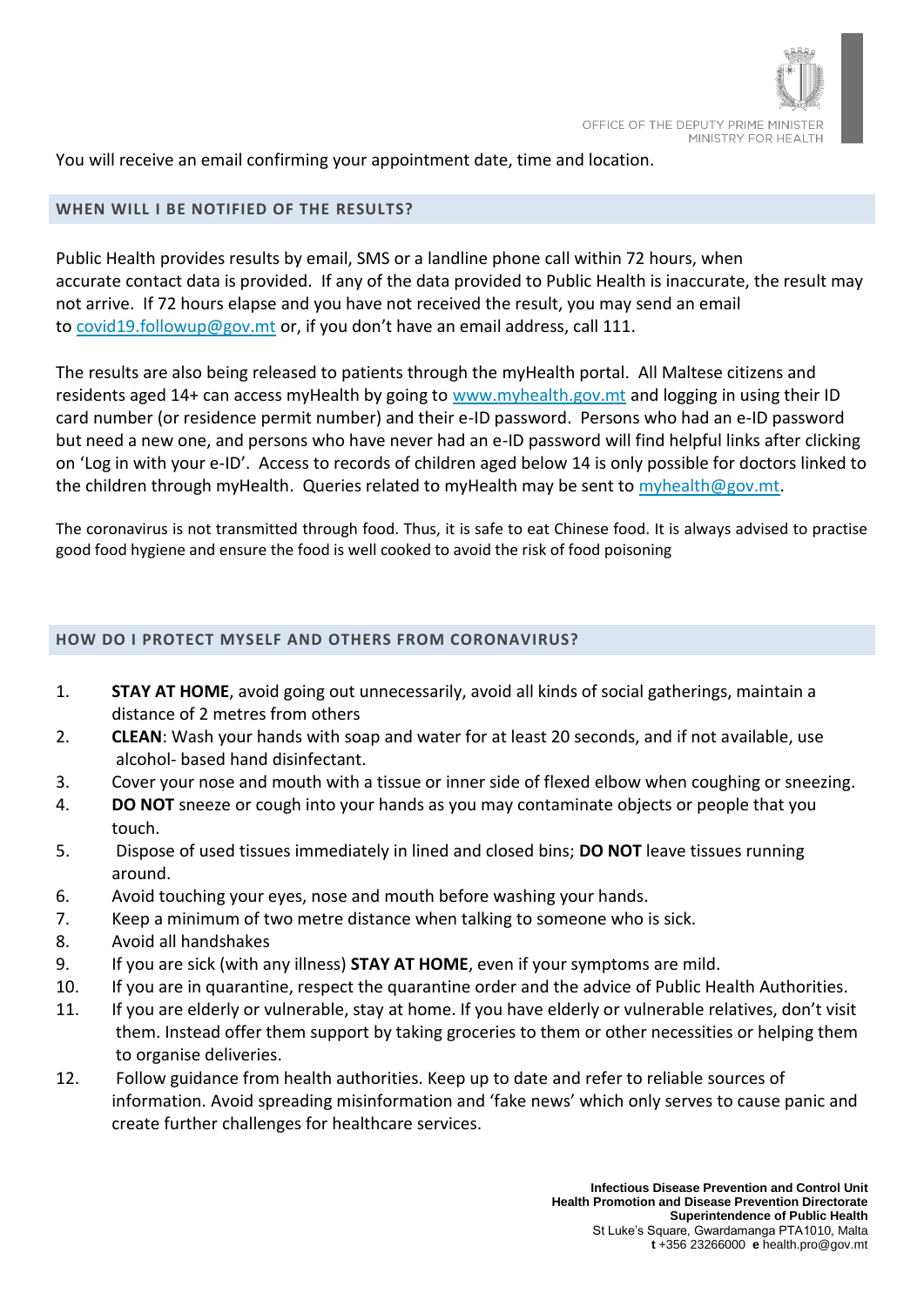

#### **SHOULD I WEAR FACEMASKS?**

With the lifting of certain restrictive public health measures instituted as part of the COVID19 Public Health Response, the Public Health Authorities are advising on the benefits of wearing a face mask or visor by individuals who are not ill, when entering closed spaces. Customers and staff in retail outlets and on public transport are required to wear a mask or a visor. Visors can be worn alone or together with a mask. Persons visiting banks are advised to wear a visor, since masks are not be permitted for security reasons. It is the responsibility of employers to provide appropriate masks or visors for their workers. The use of face masks helps reduce the spread of infection in the community by limiting the spread of infection from infected individuals who may not know they are infected, who have not yet developed symptoms or who remain asymptomatic. The wearing of masks will therefore enhance the effects of physical distancing. It is important to note that face covers are not meant to be a replacement for physical distancing; observing cough and sneeze etiquette; maintaining meticulous hand hygiene and avoiding touching one's face.

#### **AM I PROTECTED AGAINST COVID-19 IF I HAD THE INFLUENZA VACCINE THIS YEAR?**

Influenza and COVID19are two very different viruses and the seasonal influenza vaccine would not protect against disease caused by COVID 19 However, the influenza vaccine is the best available protection against seasonal influenza.

#### **HOW SHOULD I CLEAN SURFACES TO PREVENT SPREAD OF GERMS?**

We recommend performing routine environmental cleaning:

- Routinely clean all frequently touched surfaces. Use the cleaning agents that are usually used in these areas and follow the directions on the label. Some example of frequently used disinfectants are 70% ethanol and products containing sodium hypochlorite (contained in the household bleach).
- No additional disinfection beyond routine cleaning is recommended at this time.

# **I HAVE AN APPOINTMENT FOR THE SWAB TEST BUT I HAVE HEARD THAT IT IS UNCOMFORTABLE. CAN I CANCEL MY APPOINTMENT?**

While the test is not compulsory it is NOT recommended for you to cancel your appointment. The swab test can be uncomfortable, but it only lasts a few seconds and it is the only way to know for sure whether you have the infection or not. This is important not only for yourself, but also for any vulnerable people you may encounter who might suffer severe consequences if they become infected with coronavirus. It is still recommended that anybody with symptoms, even mild ones, should isolate himself/herself until he/she has been free from symptoms for 24 hours.